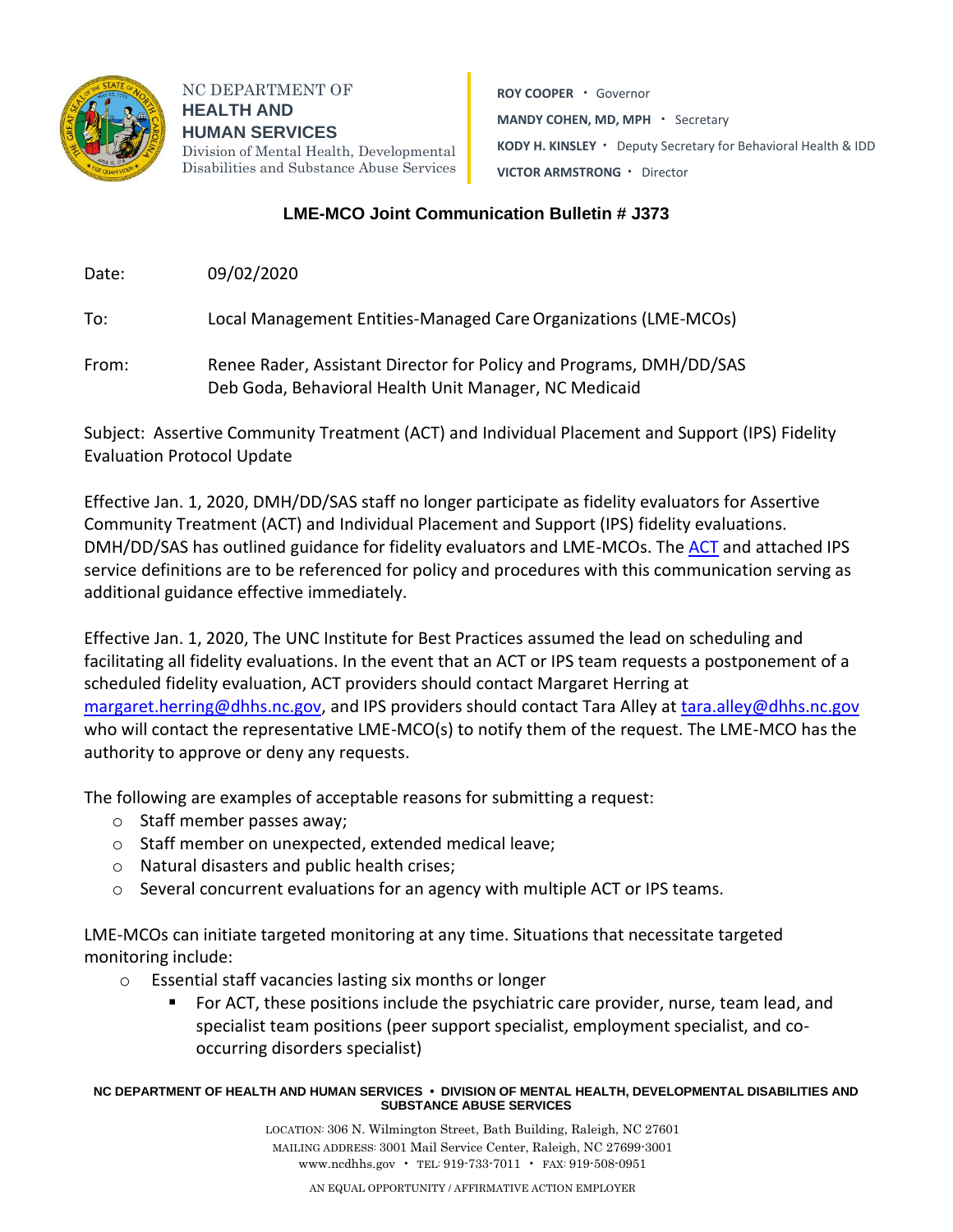- For IPS, these positions include team lead, an employment support professional and an employment peer mentor
- o Excessive staff turnover over an extended period of time, defined as:
	- ACT/small or medium team- 6 or more staff resigning in 24 months
	- ACT/large team-12 or more staff resigning in 24 months
	- IPS teams- 3 or more staff resigning in 12 months
- $\circ$  An IPS provider is not contracted with the Division of Vocational Rehabilitation
- $\circ$  A history of low scores across consecutive fidelity evaluations (includes overall scores and individual items)
	- An ACT provider scores a 1 on four or more items
	- An ACT provider scores between 3.0 and 3.6 on two consecutive evaluations
	- An IPS provider scores a 1 on two or more items
	- An IPS provider scores 74 89 on two consecutive reviews
- o Practices not in line with the ACT and IPS models or with person-centered, recovery-focused services (i.e., excessive drug screening, higher percentage of people in congregate living settings, continually low frequency of contact, unaccountable billing procedures)

LME-MCOs will receive a request to participate in/observe the on-site fidelity evaluation when:

- o An ACT or IPS team is requesting a re-evaluation
- o An ACT or IPS team has a history of low scores over two consecutive evaluations
- $\circ$  A team that doesn't fully engage in pre-fidelity preparation (i.e., not responding to scheduling emails, completing and sharing pre-fidelity data forms, meeting established deadlines for prefidelity data) and post-fidelity communication regarding the reconsideration process (i.e., not responding to contesting emails by identified deadlines.)

If an agency seeks legal action against DHHS or DHHS' contractor(s) resulting from a fidelity evaluation, DMH/DD/SAS will inform any LME-MCO that holds a contract with that agency of the legal action.

If you have questions, please contact Stacy A. Smith at 984-236-5052 or [stacy.smith@dhhs.nc.gov.](mailto:stacy.smith@dhhs.nc.gov)

Previous bulletins can be accessed at: [www.ncdhhs.gov/divisions/mhddsas/joint-communication](http://www.ncdhhs.gov/divisions/mhddsas/joint-communication-bulletins)[bulletins.](http://www.ncdhhs.gov/divisions/mhddsas/joint-communication-bulletins)

Attachment: State-Funded IPS Service Definition

cc: Kody Kinsley, Behavioral Health & I/DD

**2**

## **NC DEPARTMENT OF HEALTH AND HUMAN SERVICES** • DIVISION **OF MENTAL HEALTH, DEVELOPMENTAL DISABILITIES AND SUBSTANCE ABUSE SERVICES**

LOCATION: 306 N. Wilmington Street, Bath Building, Raleigh, NC 27601 MAILING ADDRESS: 3001 Mail Service Center, Raleigh, NC 27699-3001 www.ncdhhs.gov • TEL: 919-733-7011 • FAX: 919-508-0951